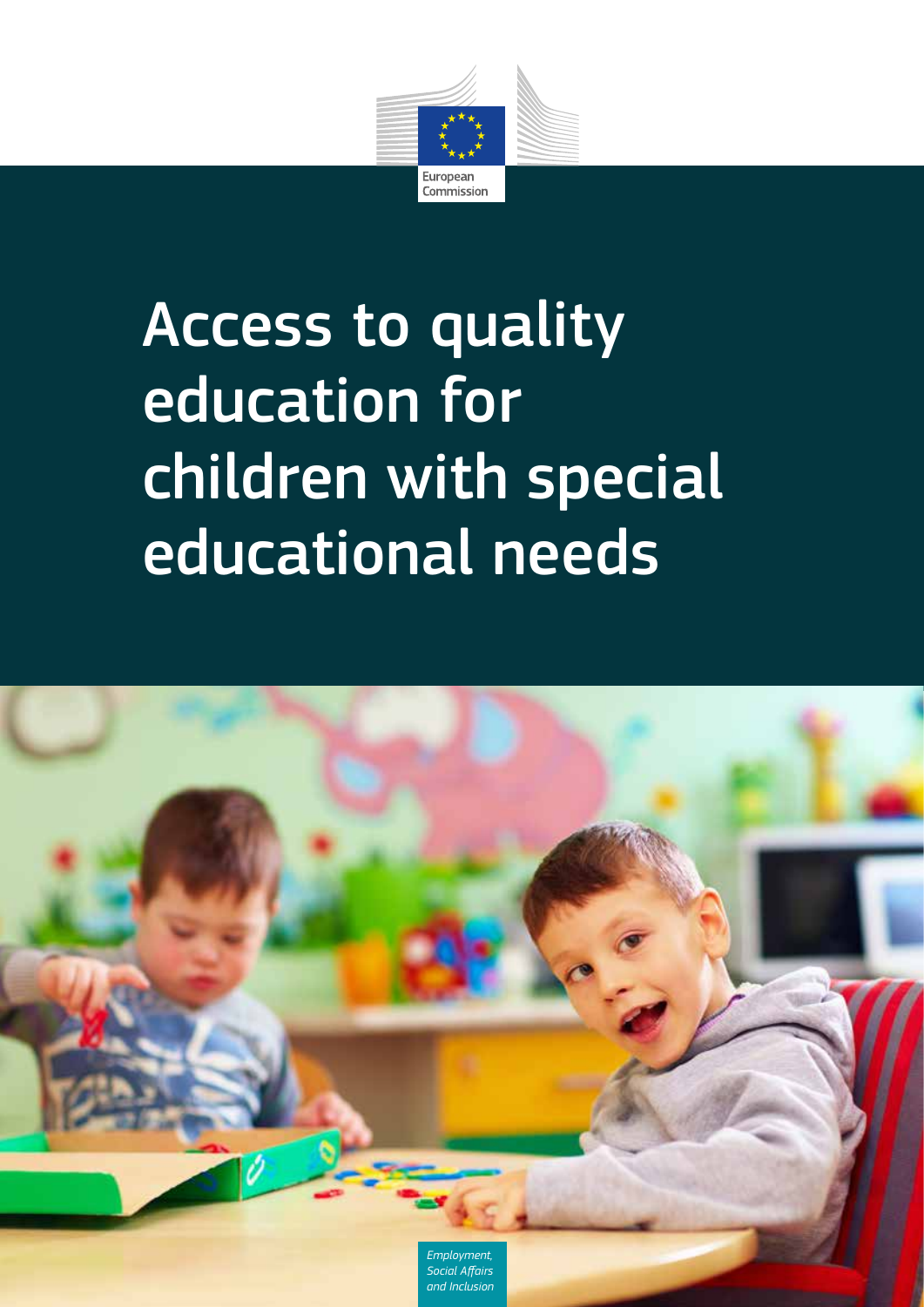This policy memo provides an overview of the policy and practice of EU Member States in offering children with special educational needs (SEN) access to education. It sets out the policy framework, the main approaches taken by Member States, and identifies five key challenges for policy-makers and practitioners. While acknowledging there are significant gaps in the evidence base, we also seek to highlight examples of practices from across the EU.

Access to quality schooling remains a central concern for many parents of children with SEN and the options available differ widely across Member States. According to a report prepared for the European Commission by the Network of Experts in Social Sciences of Education and training (NESSE), children with SEN are less likely to obtain high-level academic qualifications, and thus face greater difficulties entering and remaining in the labour market.<sup>1</sup>

#### **FIGURE 1: EMPLOYMENT RATE FOR PEOPLE WITH DISABILITIES**



#### **FIGURE 2: PERCENTAGE OF YOUNG PEOPLE WITH DISABILITIES NEITHER IN EMPLOYMENT OR EDUCATION AND TRAINING**



*Source: Eurostat (2011).* 

*Source: Eurostat (2011).*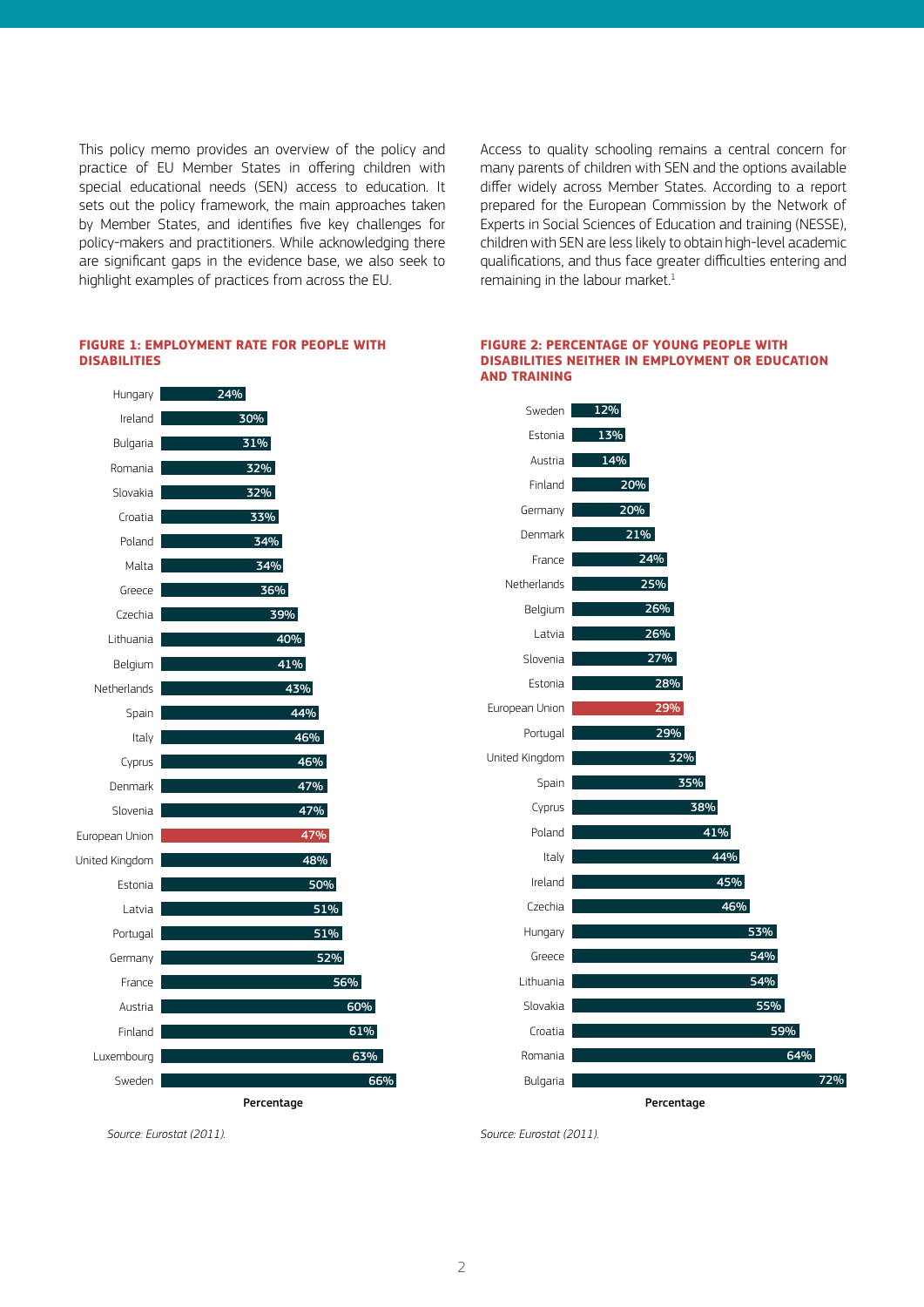# **Definitions**

- **Special educational needs (SEN):** There is no commonly agreed definition in use across the EU, but most definitions encompass a broad spectrum of conditions that include physical, mental, cognitive and educational impairments.2 For the purpose of this memo, we define children with SEN as children whose learning difficulties hinder their ability to benefit from the general education system without support or accommodation to their needs. $3$
- **Inclusive education:** The European Agency for Special Needs and Inclusive Education (EASNIE) has defined inclusive education as 'the provision of highquality education in schools that value the rights, equality, access and participation of all learners'4 EASNIE's operational definition of an 'inclusive setting' encompasses all education where the pupil with SEN follows education in mainstream classes alongside their peers for the largest part – 80 per cent or more – of the school week.
- **• Official decision of SEN:** EASNIE defines an official decision of SEN that recognises a pupil to be eligible for additional educational support based on:<sup>5</sup>
	- an assessment procedure involving a multidisciplinary team, including members from within and external to the school;
	- a legal document describing the support the pupil is entitled to;
	- a formal, regular review process of the decision.

# **The EU policy framework: strong support for inclusion**

The inclusion of children with SEN into mainstream education has received growing support and international traction over the past 20 years. The Salamanca Statement, which resulted from a UNESCO World Conference on Special Needs Education in 1994, was the first international document to call for the recognition of the right to inclusive education. Since then, the principle that regular schools should accommodate every child, with their personal abilities and learning needs, has been reiterated in numerous international policy documents.<sup>6</sup>

The European policy context reflects this general trend to move away from segregated special schooling. As part of the European Disability Strategy, the European Commission encourages Member States to offer inclusive, high-quality education.<sup>7</sup> It has appointed EASNIE to collect data to provide policy-makers with material to support the implementation of inclusive education. The agency, established in 1996, aims to act as a platform for collaboration for ministries of education and stakeholders at national and European levels.

#### **BOX 1: KEY POLICY DOCUMENTS AT INTERNATIONAL LEVEL**

- United Nations (UN) Convention on the Rights of the Child (UNCRC), 1989 – Article 23: *assistance to ensure access to education for disabled children, although contingent on 'available resources'*
- UNESCO Salamanca Statement, 1994 *called on support for inclusive education*
- EU Council resolution on equal opportunities for pupils and students with disabilities in education and training, 2003 (2003/C 134/04) – *called on support for the integration of children and young people with SEN in society through appropriate education and training*
- UN Convention on the Rights of Persons with Disabilities (CRPD), 2006 – Article 24: *made legally binding the concept of inclusive education*
- European Commission (EC) communication on Improving competences for the 21st Century: an Agenda for European Cooperation on Schools, 2008 (COM/2008/0425 final) – *identified the need for new policies to achieve inclusion in mainstream education*
- EC Education and Training 2020 Strategic Framework (ET 2020), 2009 – *objective to promote equity, social cohesion and active citizenship*
- EU Council conclusions on the social dimension of education and training, 2010 – *importance of personalised, inclusive approaches to ensure quality education for all*
- EC communication on a European Disability Strategy 2010–2020: A Renewed Commitment to a Barrier-Free Europe, 2010 (COM(2010) 636 final) – *'education and training' is recognised as a priority area*
- EC and EU Council Joint Report on the implementation of the strategic framework for European cooperation in education and training (ET 2020), 2015 (2015/C 417/04) – *highlights imperative actions to develop inclusive education systems*
- UN Sustainable Development Goals, 2015 Goal 4: *'Ensure inclusive and equitable quality education and promote lifelong learning opportunities for all'*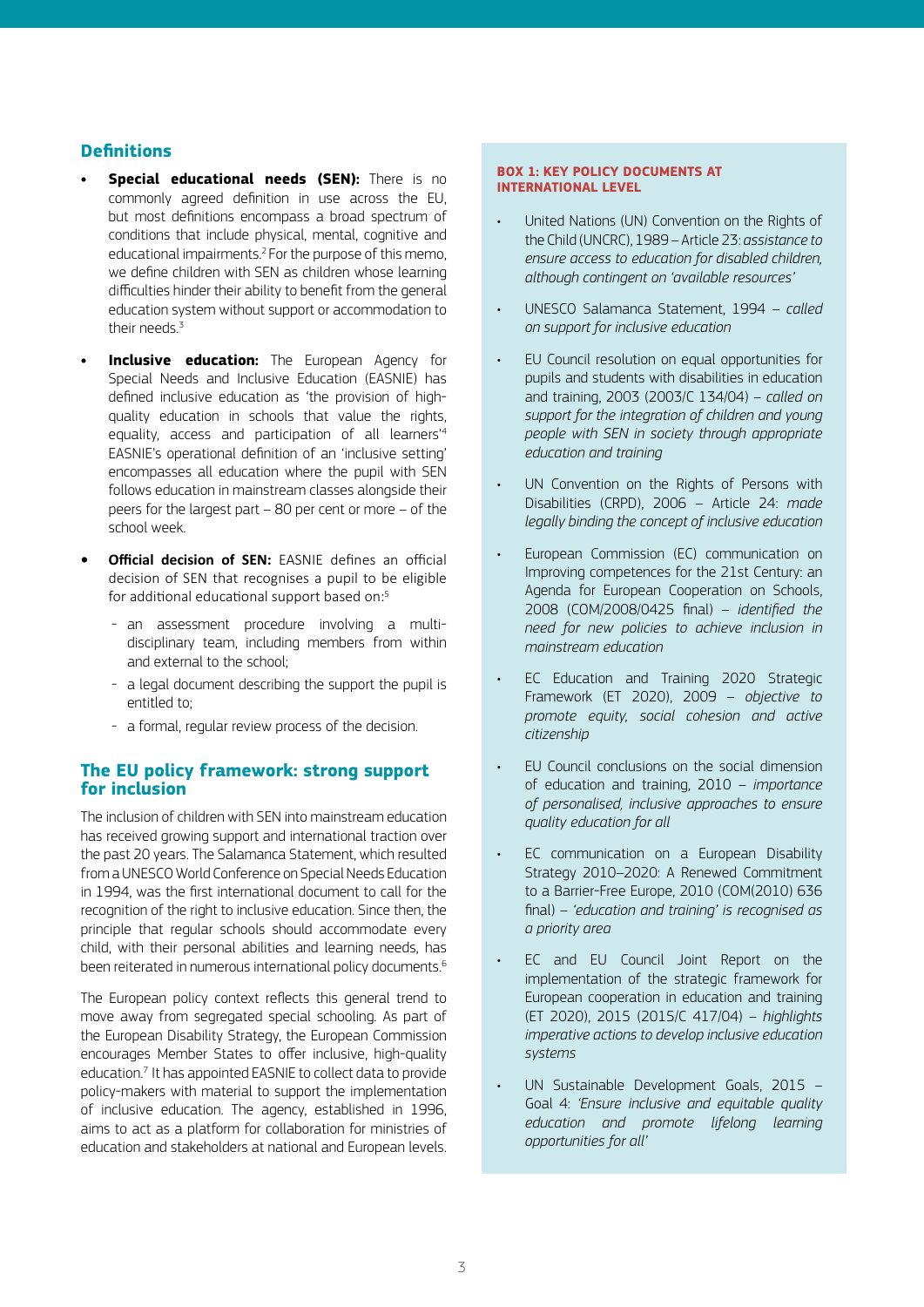# **Policy and practice varies significantly across Member States**

The majority of EU Member States use, or are moving towards, an inclusive education model, although some countries remain where inclusive education is the exception rather than the rule. The landscape is diverse, however, due to different national definitions of special needs and different school system traditions.

#### **FIGURE 3: PERCENTAGE OF CHILDREN WITH SEN WITHIN THE WHOLE SCHOOL POPULATION BY COUNTRY**



*Figure 3 shows pupils with an official decision of SEN as a percentage of all pupils enrolled in formal educational settings* 

*Source: European Agency for Special Needs and Inclusive Education, 2018. European Agency Statistics on Inclusive Education: 2016 Dataset Cross-Country Report.*

These different approaches to SEN can be broadly clustered into three models:8

- **1. Inclusion of all in mainstream education:** for countries like Italy, Norway or Scotland, the rates of inclusive education for children with SEN are above 90 per cent.9 It is important to note that inclusive settings do not necessarily equate to good practice or a high-quality educational experience if the quality of the support that children with SEN receive within these settings is low.
- **2. Separate education of most children with SEN in special schools:** countries with a tradition of selective school systems, like the Flemish community of Belgium, tend to have a separate system of schools for children with SEN (although recent reforms aim to support the integration of pupils in the general education system).<sup>10</sup> However, countries like Germany or the Netherlands are moving away from this tradition more towards a hybrid system.<sup>11</sup>
- **3. Hybrid approaches:** options range from special classes or part-time arrangements to inter-school cooperation, depending on the country. This trend covers a broad range of practices in countries like France or the United Kingdom. Having special classes within mainstream schools is a frequent practice: in Denmark and Finland, about 50 per cent of children with SEN appear to be educated in special classes.<sup>12</sup>

It is worth noting that data collected by EASNIE are based on the number of pupils with an official decision of SEN. This means that one should be cautious about making direct comparisons between countries. In the Netherlands, for example, pupils with SEN enrolled in mainstream education are no longer registered as having an official decision of SEN.<sup>13</sup>



## **LOCAL UNITS FOR EDUCATIONAL INCLUSION (ULIS)**

In France, a system of integrated classes for children with important learning difficulties is part of the government's strategy towards a more inclusive education system. These are called 'local units for educational inclusion' (ULIS). ULIS are present in both primary and secondary schools, although with some variations, and can be divided into seven types (as mentioned in Box 2). Through this scheme, learners in a ULIS are linked to a mainstream class corresponding roughly to their age group and occasionally join them, according to their needs. Each ULIS has a coordinator in charge of teaching when learners are grouped into the ULIS as well as advising the educational community. The current government in France has expressed the goal to open 250 additional ULIS in upper secondary schools by 2022.<sup>14</sup>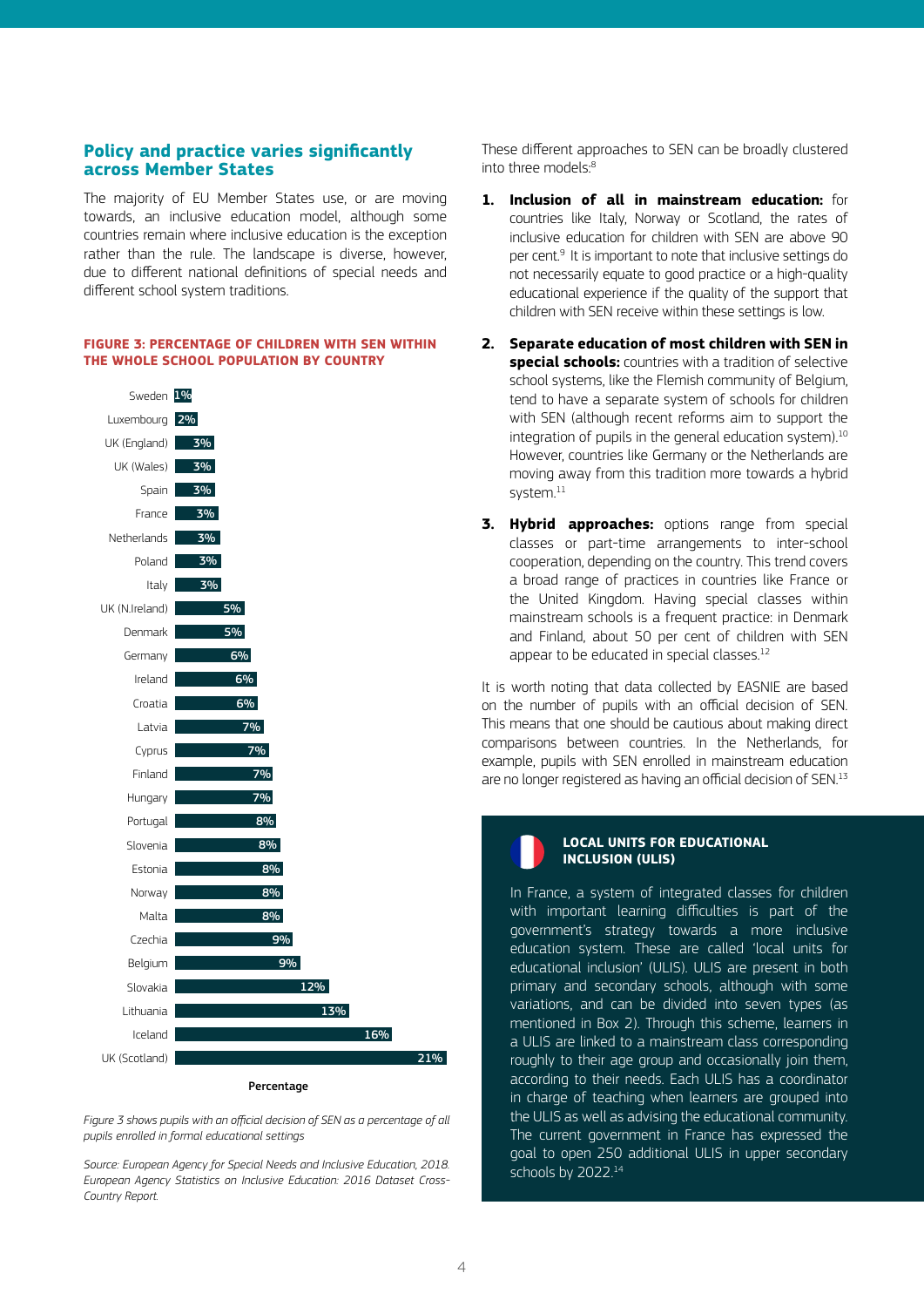#### **FIGURE 4: VARIATION IN THE PROPORTION OF CHILDREN WITH SEN EDUCATED IN INCLUSIVE SETTINGS ACROSS MEMBERS STATES**



*UK data: England (59%). Northern Ireland (60%), Scotland (93%) and Wales (47%)*

*Source: European Agency for Special Needs and Inclusive Education, 2018. European Agency Statistics on Inclusive Education: 2016 Dataset Cross-Country Report.*

# **The challenges for access to quality schooling for children with SEN**

Nonetheless, there continue to be challenges for policymakers and practitioners across Europe in enabling access for children with SEN to schooling which meets their needs:

• There is **no universal – or European – definition for SEN**. Some countries group children with SEN into multiple categories, while others use a general definition of disability.15 At the national level, **identification of SEN is not automatic and can be challenging**. Many disabilities or learning difficulties might not be diagnosed at birth, or only develop at a later stage in a child's life. This means that official figures of SEN may underestimate the number of children with SEN.16 Moreover, identification procedures and the process of making an official decision of SEN vary between countries. In the Netherlands, for example, an official decision of SEN is only issued to children with needs that cannot be met in the mainstream system. See Box 2 for examples illustrating different categorisations.

## **BOX 2: CLASSIFICATIONS OF SEN<sup>17</sup>**

Various frameworks are used to identify children with SEN. These may be developed in order to facilitate cross-border comparison. For example, the Organisation for Economic Co-operation and Development (OECD) devised a cross-national framework to collect data on children with SEN in 2000. This framework classifies SEN into three categories: disabilities or impairments with organic origins; behavioural or emotional disorders and learning difficulties that do not have organic origins or origins linked to the child's background; and difficulties arising from socio-economic, cultural and/ or linguistic factors. Different frameworks might be developed at national level to enable the administration of tailored support. For example, France uses seven categories, including separate categorisations for cognitive, language, pervasive developmental and motor function disorders. The categories also include hearing and visual disorders, as well as the association of multiple disorders.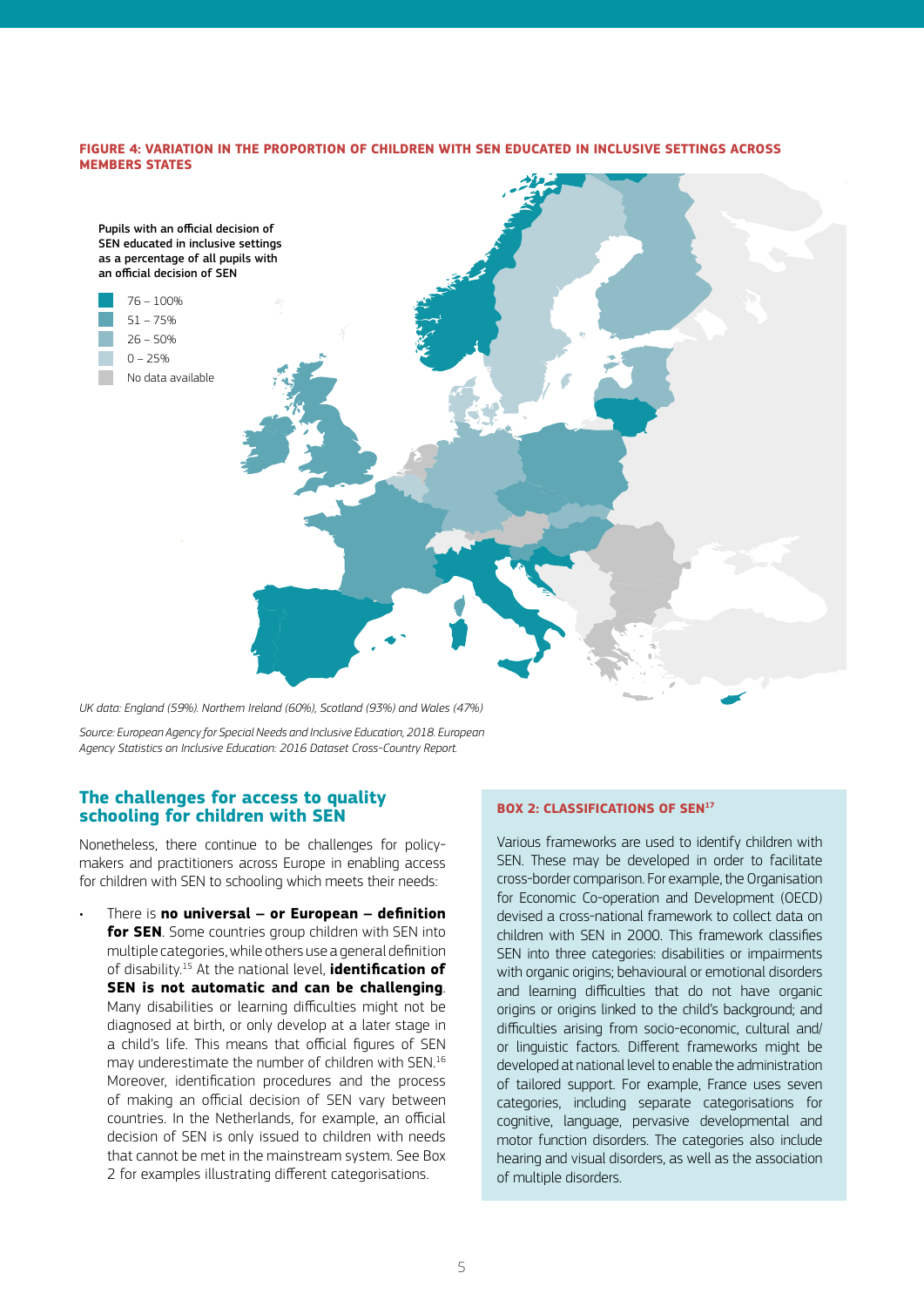There is a **very wide spectrum of SEN** covering many types of impairment and learning difficulties. Acknowledging the variety of needs should help policymakers and practitioners alike define which needs can or cannot be addressed within inclusive settings, and identify the range of adaptations that might be relevant to each learner.

### **THE EDUCATIONAL AND PSYCHOLOGICAL COUNSELLING SERVICE**

In Norway, a municipal guidance service (known as PPT) supports the development of children, young people and adults who experience learning difficulties. The service advises kindergartens and schools on how to provide the best support to learners who need additional help. In order to do this, PPT evaluates the needs of children suspected to need special accommodation; once PPT issues a decision of SEN, they advise on the special provisions required for each individual. Moreover, PPT's website provides detailed information for children, parents and practitioners on their rights, specific definitions and relevant actors.<sup>18</sup>

- The **costs of offering different schooling options** may be an important consideration: inclusive education may appear expensive to mainstream schools in light of the arrangements necessary for some pupils, although this should be balanced against the ultimate costeffectiveness of maintaining a dual schooling system in light of the additional administrative, management and resource costs this would entail. Indeed, the UN has reported that 80 to 90 per cent of children with SEN could be integrated into mainstream classrooms with basic measures to support them.<sup>19</sup>
- Additional **financial resources** may be needed by educational institutions to provide effective in-school support for children with SEN. There are a number of forms of adaptation for pupils with SEN that may require additional funding. These include school infrastructure such as wheelchair access, quiet spaces or sensory rooms. They also include higher staffing levels to provide the appropriate level of care, multi-disciplinary support through cooperation with other professionals, and adequately trained classroom assistants. Funding may be delivered as per capita or resource-based models. According to a 2012 report by UNICEF, per capita funding can act as an incentive for schools to accept children with disabilities, but could also introduce a risk of perverse incentives by encouraging the labelling of children with SEN to attract more funding while not focusing on their specific needs.<sup>20</sup>

#### **FUNDING EDUCATION ALLIANCES IN THE NETHERLANDS**

In the Netherlands, various models of funding have been tested in attempts to make the education system more inclusive. In 2003, the Netherlands introduced a per capita funding model: children meeting specific criteria received a learner-bound budget. According to EASNIE, this so-called 'backpack' policy caused the number of children with an official decision of SEN in the country to rise as a result of the incentive for funding, without progress towards inclusion.<sup>21</sup> In 2014, the government introduced the Education Act for Students with Special Needs (Passend Onderwijs), following the principle that all children should attend mainstream schools when possible. In order to achieve this, regional partnerships were established between special schools and mainstream schools. Funding for extra support to children with SEN is awarded through these education alliances, in which schools work together to provide adequate education to all children in the region. This new policy, which introduced decentralised resource-based funding, is increasing collaboration between all types of schools –with an increasing number of children in special schools attending mainstream school part-time.

- Adequate **teacher education and training** may be required to meet the specific needs of children. Equipping teachers with the skills and knowledge to teach a diverse classroom is a key factor in bridging the gap between the vision of inclusive education and actual practices on the ground.22 In a 2016 report, the OECD recognised this as an issue that needs to be addressed on a system level through legislation and funding schemes supporting the professional development of teachers in this area.<sup>23</sup>
	-

## **INITIAL TEACHER EDUCATION FOR INCLUSION (ITE4I)**

In Ireland, the National Council for Special Education (NCSE) funded a project to evaluate a new programme for teacher students. This new programme, implemented in 2012, is based on EASNIE's Profile of Inclusive Teachers.<sup>24</sup> In the programme, inclusive education and differentiation are mandatory topics for all aspiring teachers. Inclusive content is incorporated in various ways such as specific modules, diffused content in general courses as well as placements. The evaluation will run until the end of 2018 with the support of Manchester Metropolitan University, University College London and University College Cork. According to the NSCE, it is 'one of the first systemwide, longitudinal studies of initial teacher education for inclusive teaching in Europe.'25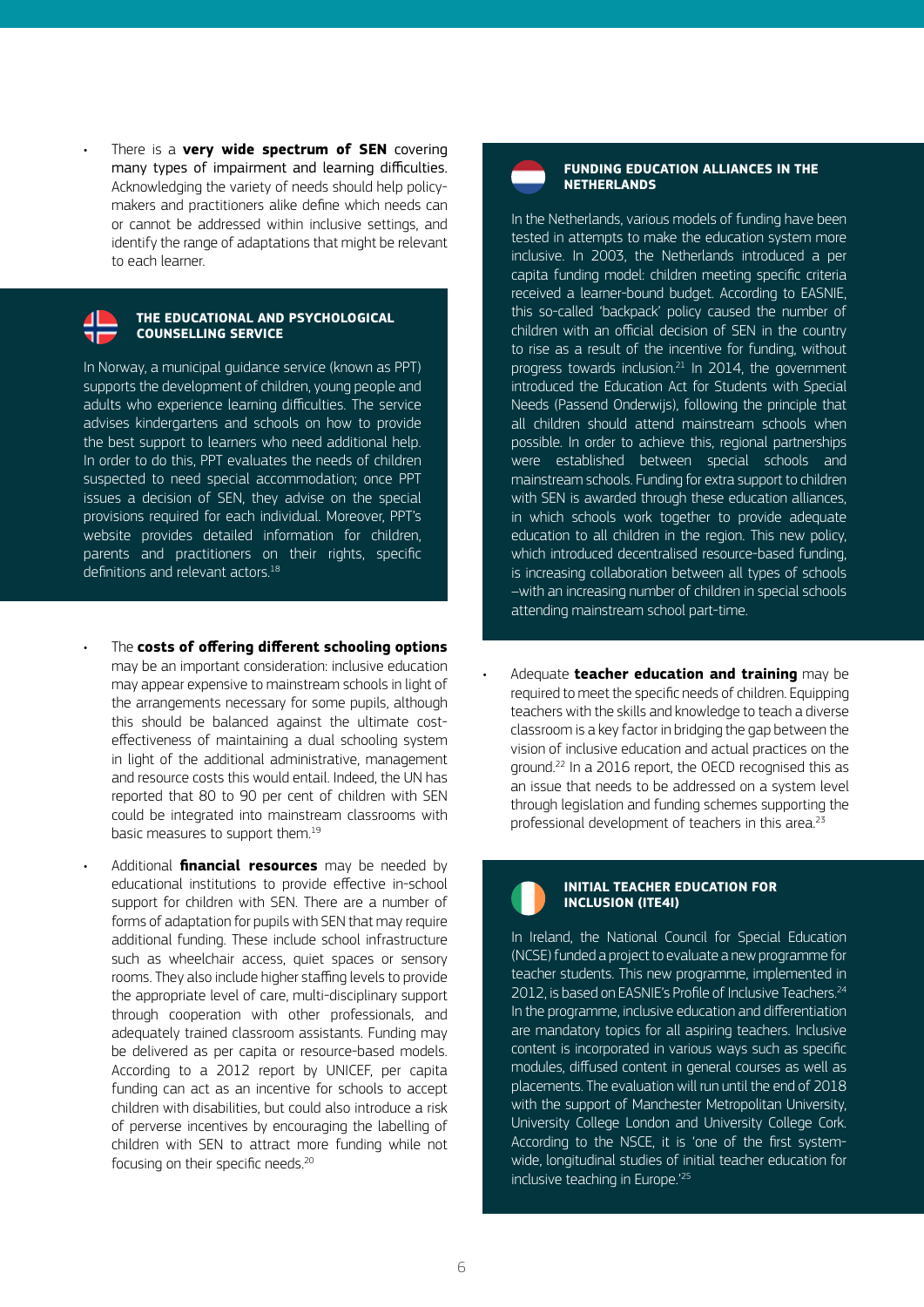## **In summary**

With the adoption of the European Disability Strategy and the establishment of EASNIE, the EU has established a policy framework in support of inclusive education. However, there is considerable variation in the policies and practices in this area across different Members States. This reflects in part the historical differences between national education systems, with some Member States having to travel further than others to achieve a system of inclusive education that caters for the needs of pupils with SEN.

The variability of practices and education traditions across Member States suggests there would be value in collaboration and sharing of best practices between nations to develop the evidence base of which educational practices are most effective in increasing educational attainment, well-being and social integration for children and young people with SEN.

# **Endnotes**

- <sup>1</sup> NESSE. 2012. *Education and Disability/Special Needs: policies and practices in education, training and employment for students with disabilities and special educational needs in the EU. An independent report prepared for the European Commission by the NESSE network of experts*; pp. 51–64.
- <sup>2</sup> Cera, R. 2015. 'National Legislations on Inclusive Education and Special Educational Needs of People with Autism in the Perspective of Article 24 of the CRPD'. In Della Fina, V. & Cera, R. (eds) *Protecting the Rights of People with Autism in the Fields of Education and Employment*. Cham: Springer.
- <sup>3</sup> UNESCO. 2012. *International Standard Classification of Education ISCED 2011*. p. 83. Retrieved 25 November 2018: http://uis.unesco.org/sites/default/files/documents/ international-standard-classification-of-educationisced-2011-en.pdf
- <sup>4</sup> EASNIE. 2018. *Evidence of the Link Between Inclusive Education and Social Inclusion: A Review of the Literature*. (S. Symeonidou, ed.). Odense, Denmark; p. 13.
- <sup>5</sup> EASNIE. 2016. *European Agency Statistics on Inclusive Education (EASIE): Methodology Report*. (A. Watkins, S. Ebersold, and A. Lénárt, eds.). Odense, Denmark; p. 9.
- <sup>6</sup> Cera, R. 2015. *op cit*
- <sup>7</sup> European Commission Communication. 2010. *European Disability Strategy 2010-2020: A Renewed Commitment to a Barrier-Free Europe*. COM(2010) 636 final.
- <sup>8</sup> Cera, R. 2015. *op cit*
- <sup>9</sup> EASNIE. 2018. *European Agency Statistics on Inclusive Education: 2016 Dataset Cross-Country Report*. (J. Ramberg, A. Lénárt and A. Watkins, eds.). Odense, Denmark; p. 52.
- <sup>10</sup> Eurydice. 2017. '2.6 New support model M-decree'. National Reforms in School Education – Belgium – Flemish Community. Retrieved 3 January 2019: https://eacea.ec.europa.eu/national-policies/eurydice/ content/national-reforms-school-education-3\_ en#2017\_New\_support\_model\_M-decree
- <sup>11</sup> Cera, R. 2015. *op cit*
- <sup>12</sup> EASNIE. 2018. *European Agency Statistics on Inclusive Education: 2016 Dataset Cross-Country Report*; p. 57.
- <sup>13</sup> De Rijksoverheid Voor Nederland. 2014. *Plan van aanpak passend onderwijs 2014 – 2020*. Retrieved 25 November 2018: https://www.rijksoverheid.nl/documenten/ rapporten/2014/06/18/plan-van-aanpak-passendonderwijs-2014-2020
- <sup>14</sup> Ministère de l'Education nationale et de la Jeunesse. 2018. *Better school conditions for students with disabilities*. Retrieved 25 November 2018: http://www.education.gouv.fr/cid130236/betterschool-conditions-for-students-with-disabilities. html#Personalizing\_education\_plans; EASNIE. 2018. *Country information for France - Systems of support and specialist provision*. Retrieved 25 November 2018: https://www.european-agency.org/countryinformation/france/systems-of-support-andspecialist-provision
- <sup>15</sup> For an overview of definitions in OECD countries, see OECD *Child well-being Module CX3.1 Special Educational Needs*, updated 14 May 2012. Retrieved 25 November 2018: http://www.oecd.org/els/family/50325299.pdf
- <sup>16</sup> OECD. 2012.*OECD Child well-being Module. CX3.1 Special Educational Needs (SEN).* p.4. Retrieved 25 November 2018: http://www.oecd.org/els/family/50325299.pdf.
- <sup>17</sup> OECD. 2005. *Students with Disabilities, Learning Difficulties and Disadvantages: statistics and indicators*; p.3; EASNIE. 2018. *Country information for France, Systems of support and specialists provision*. Retrieved 25 November 2018: https://www.european-agency.org/countryinformation/france/systems-of-support-andspecialist-provision
- <sup>18</sup> EASNIE. 2018. *Country information for Norway Systems of support and specialist provision*. Retrieved 25 November 2018: https://www.european-agency.org/countryinformation/norway/systems-of-support-andspecialist-provision;
- <sup>19</sup> United Nations. 2007. *From Exclusion to Equality. Realizing the rights of persons with disabilities. Handbook for Parliamentarians on the Convention on the Rights of Persons with Disabilities and its Optional Protocol*. Geneva: United Nations; p. 85.
- <sup>20</sup> UNICEF. 2012. *The Right of Children with Disabilities to Education: A Rights-Based Approach to Inclusive Education*. Geneva: UNICEF; pp. 39–41.